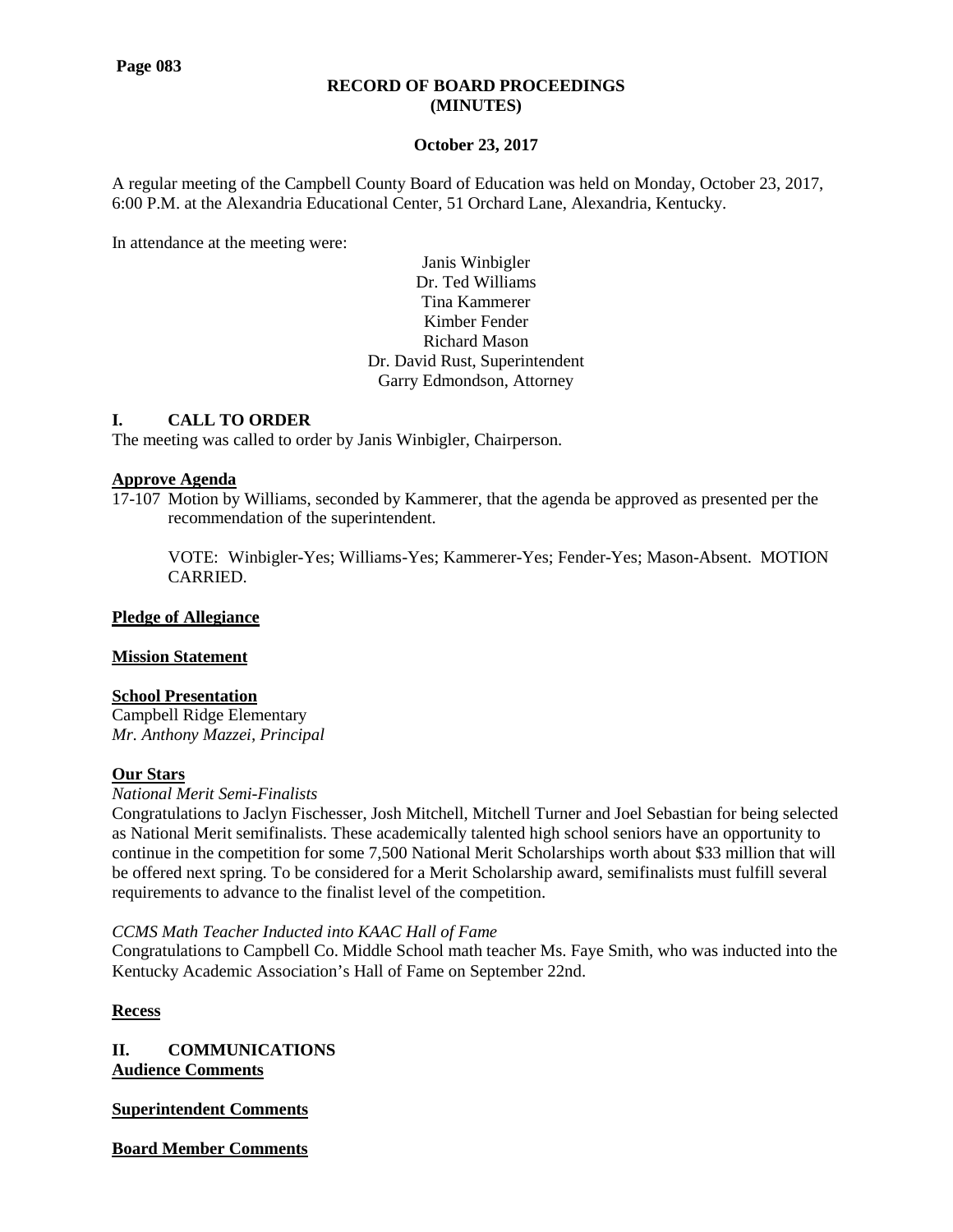# **Personnel Actions**

| <b>NAME</b>          | <b>POSITION</b>               | <b>ACTION/</b><br><b>REASON</b> | <b>EFFECTIVE</b> | <b>LOCATION</b>        |
|----------------------|-------------------------------|---------------------------------|------------------|------------------------|
| Bittner, Kyle        | <b>Basketball Coach</b>       | Hired                           | 10/5/2017        | <b>CCMS</b>            |
| Bowers, Jonathan     | Asst. Wrestling Coach         | Hired                           | 9/26/2017        | <b>CCMS</b>            |
| Clark, James         | <b>Basketball Coach</b>       | Hired                           | 10/5/2017        | <b>CCMS</b>            |
| Davis, Harold        | <b>Basketball Coach</b>       | Hired                           | 10/5/2017        | <b>CCMS</b>            |
| Donohue, Sharon      | Teacher                       | Resigned                        | 10/10/2017       | <b>CCMS</b>            |
| Ecklar, Dawna        | <b>Food Service Assistant</b> | Hired                           | 10/16/2017       | <b>CCMS</b>            |
| Fleckenstein, Andrea | <b>Title One Tutor</b>        | Hired                           | 9/11/2017        | Reiley                 |
| Flynn, Amanda        | Lunchroom Monitor             | Resigned                        | 9/18/2017        | Cline                  |
| Franzen, Greg        | <b>Basketball Coach</b>       | Hired                           | 10/5/2017        | <b>CCMS</b>            |
| Franzen, lan         | Asst Cross Country Coach      | Hired                           | 10/2/2017        | <b>CCHS</b>            |
| Griffith, Kevin      | <b>Head Wrestling Coach</b>   | Hired                           | 9/26/2017        | <b>CCMS</b>            |
| Gubser, Lawrence     | Custodian                     | Resigned                        | 9/19/2017        | <b>CCHS</b>            |
| Gugel, Troy          | Youth Athletic Coach          | Hired                           | 10/5/2017        | <b>CCMS</b>            |
| Gunn, Brian          | <b>Basketball Coach</b>       | Hired                           | 10/5/2017        | <b>CCMS</b>            |
| Guthier, Jason       | <b>Basketball Coach</b>       | Hired                           | 10/5/2017        | <b>CCMS</b>            |
| Hart, William David  | <b>Bus Monitor</b>            | Hired                           | 9/18/2017        | Transportation         |
| Hitt, Joshua         | Bowling Asst. Coach           | Hired                           | 9/11/2017        | <b>CCHS</b>            |
| Laytart, Jason       | <b>Basketball Coach</b>       | Hired                           | 10/5/2017        | <b>CCMS</b>            |
| Matteoli, Anie       | Youth Athletic Coach          | Hired                           | 9/12/2017        | <b>CCMS</b>            |
| Nordwick, Cynthia    | <b>Basketball Coach</b>       | Hired                           | 10/5/2017        | <b>CCMS</b>            |
| Norwell, Adam        | Youth Athletic Coach          | Hired                           | 10/10/2017       | <b>CCMS</b>            |
| Ortlieb, Heidi       | <b>Basketball Coach</b>       | Hired                           | 10/5/2017        | <b>CCMS</b>            |
| Painter, Dennis      | <b>Bus Monitor</b>            | Hired                           | 9/26/2017        | Transportation         |
| Reynolds, James      | <b>Basketball Coach</b>       | Hired                           | 10/5/2017        | <b>CCMS</b>            |
| Schadler, Benjamin   | Custodian                     | Hired                           | 9/26/2017        | <b>CCHS</b>            |
|                      | <b>Boys Freshman Soccer</b>   |                                 |                  |                        |
| Shipp, Scott         | Coach                         | Hired                           | 9/11/2017        | <b>CCHS</b>            |
| Smith, Jeff          | <b>Basketball Coach</b>       | Hired                           | 10/5/2017        | <b>CCMS</b>            |
| Souders, Belinda     | <b>Bus Monitor</b>            | Resigned                        | 9/15/2017        | Transportation         |
| Svatba, Joseph       | Asst. Swim Coach              | Hired                           | 9/25/2017        | <b>CCHS</b>            |
| VandeWater,          |                               |                                 |                  | Crossroads<br>Campbell |
| Christopher          | <b>LMC Paraeducator</b>       | Hired                           | 9/25/2017        | Ridge                  |
| Weinel, Crystal      | Paraeducator                  | Hired                           | 10/16/2017       | Crossroads             |
| Weinel, Dan          | Youth Athletic Coach          | Hired                           | 10/5/2017        | <b>CCMS</b>            |
| White, Jeffrey       | Statistician                  | Hired                           | 9/15/2017        | <b>CCHS</b>            |
|                      | Varsity Assist. Softball      |                                 |                  |                        |
| Windgassen, Sandra   | Coach                         | Hired                           | 9/25/2017        | <b>CCHS</b>            |
| Wisher, Steven       | <b>Basketball Coach</b>       | Hired                           | 10/5/2017        | <b>CCMS</b>            |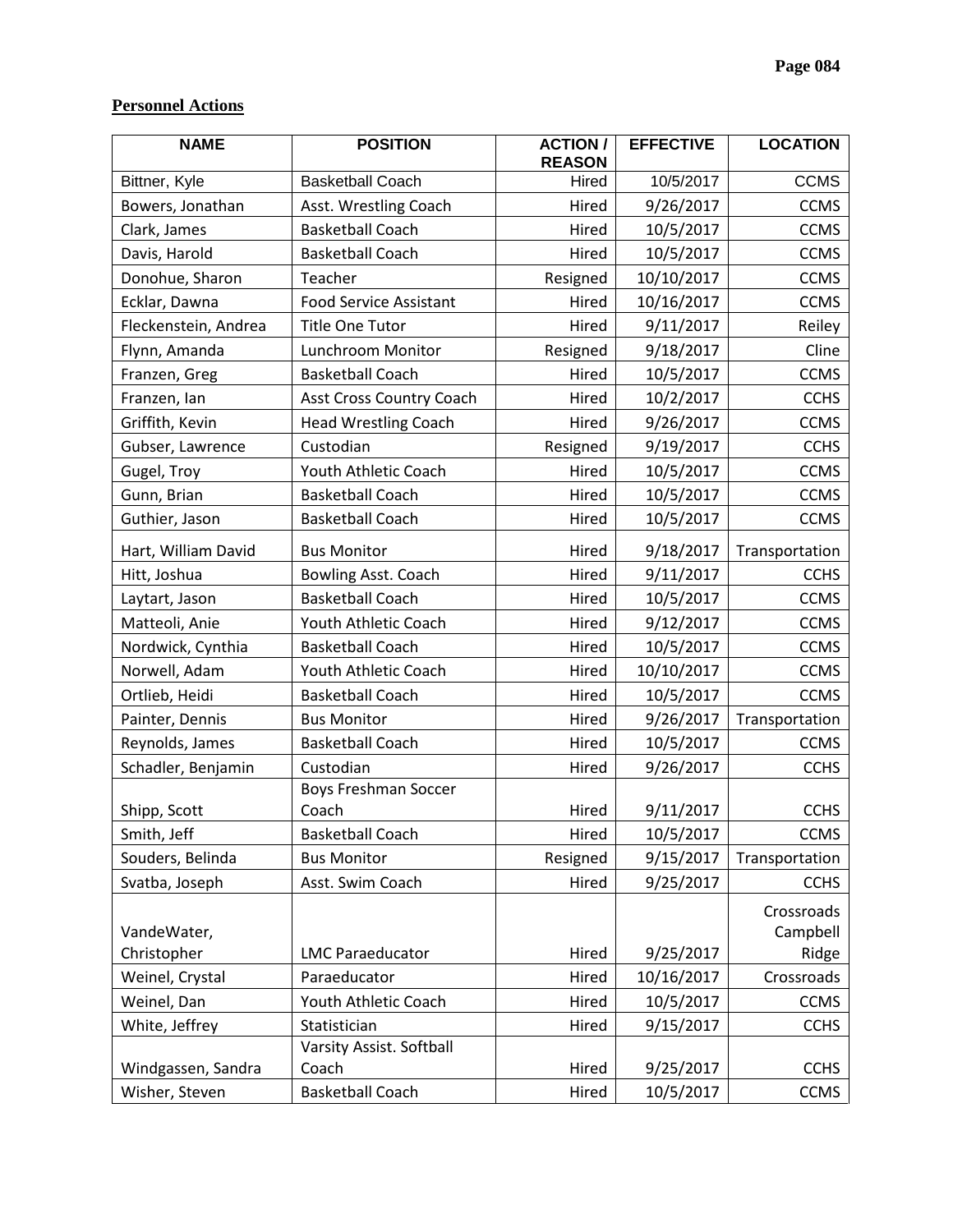## **Substitutes**

| Ballinger, Lyndsee   | Substitute Teacher      | Hired | 10/5/2017  | District Wide |
|----------------------|-------------------------|-------|------------|---------------|
| Everidge, William    | Substitute Teacher      | Hired | 9/20/2017  | District Wide |
|                      | Substitute Teacher &    |       |            |               |
| Fleckenstein, Andrea | Paraeducator            | Hired | 9/25/2017  | District Wide |
| Harting, Brenda      | Substitute Teacher      | Hired | 9/20/2017  | District Wide |
| McBride, Jennifer    | Substitute Paraeducator | Hired | 10/11/2017 | District Wide |
| McKinney, Jane       | Substitute Teacher      | Hired | 9/20/2017  | District Wide |
| Meiser, Teresa       | Substitute Paraeducator | Hired | 10/11/2017 | District Wide |
|                      | Substitute Teacher &    |       |            |               |
| Nienaber, Bonnie     | Paraeducator            | Hired | 10/5/2017  | District Wide |
| Nienaber, John       | Substitute Teacher      | Hired | 10/5/2017  | District Wide |
|                      | Substitute Teacher &    |       |            |               |
| Page, Angela         | Paraeducator            | Hired | 10/5/2018  | District Wide |
| Snell, Sandra        | Substitute Teacher      | Hired | 10/5/2017  | District Wide |
| Snow, Erin           | Substitute Teacher      | Hired | 9/20/2017  | District Wide |
| Spencer, Mary        | Substitute Teacher      | Hired | 9/20/2017  | District Wide |
| Strouse, Rebecca     | Substitute Teacher      | Hired | 9/20/2017  | District Wide |
| Wallin, Matthew      | Substitute Teacher      | Hired | 9/20/2017  | District Wide |
| Wiggins, Rebecca     | Substitute Teacher      | Hired | 9/20/2017  | District Wide |
| Wilson, Patricia     | Substitute Teacher      | Hired | 10/5/2017  | District Wide |
| Woodworth, Brittany  | Substitute Teacher      | Hired | 10/5/2018  | District Wide |

## **Written Communications and Reports**

SBDM Minutes FRYSC Reports Homeless Services Report Pupil Personnel Report Public Relations Report School Related Field Trip Notifications Field Trip Report – Athletics Field Trip Report – Transportation

# **Architect Report**

*Ehmet Hayes*

**Independent Auditor's Report for 2016-17**

*George Sparks*

#### **Calendar Committee Recommendations**

## **21st Century Community Learning Centers**

*Dr. Shelli Wilson, Associate Superintendent*

#### **III. ACTION AGENDA**

## **Accept Financial Statements with Report of Independent Auditors for 2016-17**

17-108 Motion made by Fender, second by Williams, to accept the financial statements with the report of the independent auditors for 2016-17 per the recommendation of the superintendent.

VOTE: Winbigler-Yes; Williams-Yes; Kammerer-Yes; Fender-Yes; Mason-Yes. MOTION CARRIED.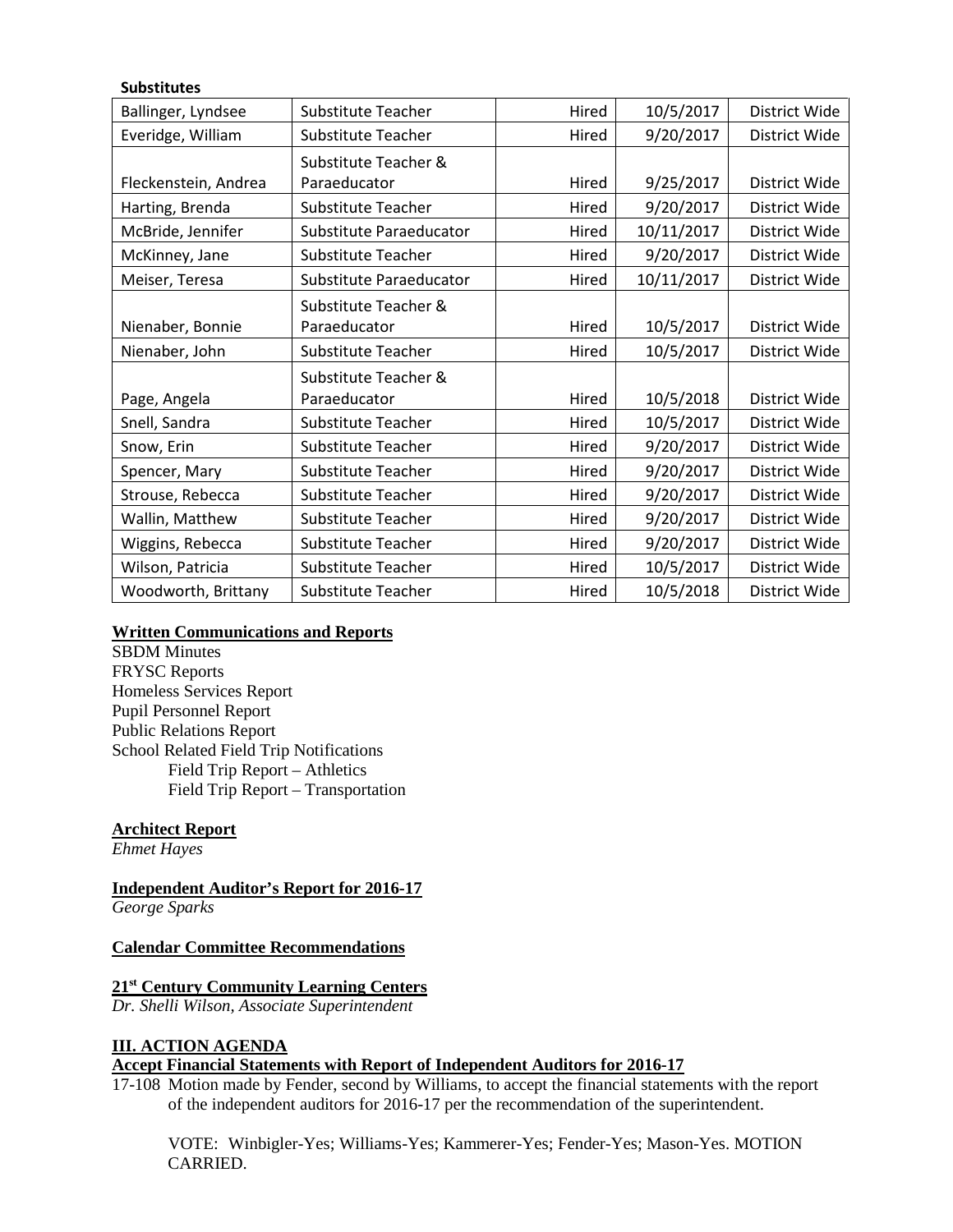#### **Annual Financial Report (AFR) to KDE**

17-109 Motion made by Mason, seconded by Fender, that the Annual Financial Report (AFR) be approved and forwarded to the Kentucky Department of Education (KDE) per the recommendation of the superintendent.

VOTE: Winbigler-Yes; Williams-Yes; Kammerer-Yes; Fender-Yes; Mason-Yes. MOTION CARRIED.

#### **Salary Schedule Amendment 2017-18**

17-110 Motion made by Williams, seconded by Kammerer, that the updated 2017-18 salary schedule be approved to reflect up to \$30,000 in compensation for the ATC principal and correction of middle school yearbook stipend from \$300 to \$500 per the recommendation of the superintendent.

VOTE: Winbigler-Yes; Williams-Yes; Kammerer-Yes; Fender-Yes; Mason-Yes. MOTION CARRIED.

#### **Purchase of Five Buses**

17-111 Motion made by Fender, seconded by Mason, that the purchase of five buses as submitted through the Kentucky Contract Price Procedure at a cost of \$491,970.00 be approved per the recommendation of the superintendent.

VOTE: Winbigler-Yes; Williams-Yes; Kammerer-Yes; Fender-Yes; Mason-Yes. MOTION CARRIED.

## **BG #16-167 Campbell County High School Exterior Improvements Fieldhouse and Stadium Change Order No. 3**

17-112 Motion made by Williams, seconded by Mason, that KDE Change Order No. 3 in the amount of \$33,445 (add) for BG #16-167 Campbell County High School Exterior Improvements be approved per the recommendation of the superintendent.

VOTE: Winbigler-Yes; Williams-Yes; Kammerer-Yes; Fender-Yes; Mason-Yes. MOTION CARRIED.

#### **Donation to CCHS Band**

17-113 Motion made by Williams, seconded by Fender, that the donation of up to \$40,000 for new uniforms for the CCHS marching band from Paul and Michelle Raney of Alexandria, KY be accepted per the recommendation of the superintendent.

VOTE: Winbigler-Yes; Williams-Yes; Kammerer-Yes; Fender-Yes; Mason-Yes. MOTION CARRIED.

#### **Private Carrier Transportation Request – CCHS Competition Cheerleading to Orlando, FL Feb 9- 14 (Airline)**

17-114 Motion made by Fender, seconded by Mason, that the CCHS competition cheerleading private carrier request to Orlando, FL by airline set for February 9-14, 2018, be approved per the recommendation of the superintendent.

VOTE: Winbigler-Yes; Williams-Yes; Kammerer-Yes; Fender-Yes; Mason-Yes. MOTION CARRIED.

#### **IV. CONSENT AGENDA**

17-115 Motion made by Williams, seconded by Fender, that the consent agenda be approved with amended minutes from the September  $18<sup>th</sup>$ , 2017, board of education meeting per the recommendation of the superintendent.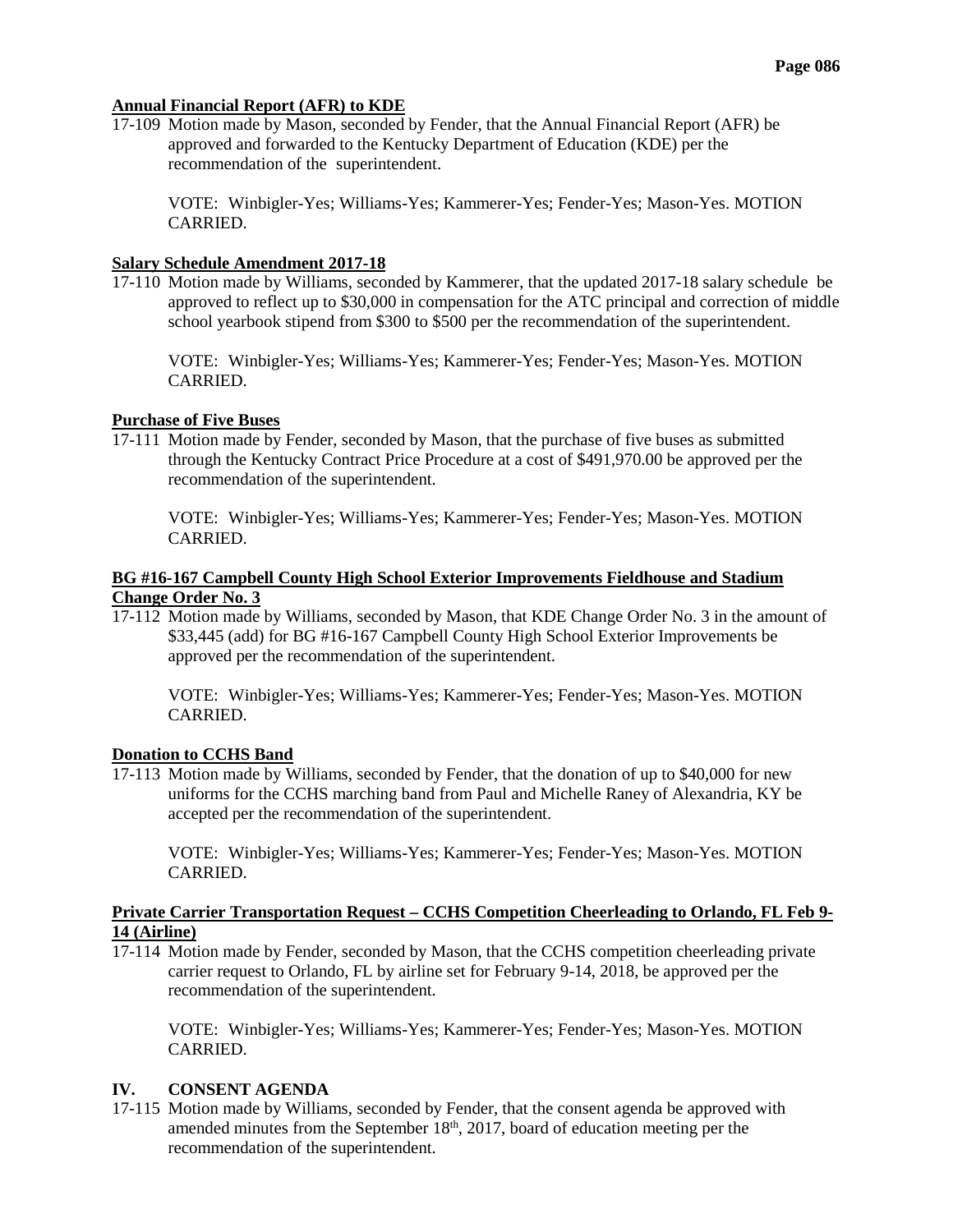#### **Page 087**

### **Minutes**

September 18, 2017 – Regular Meeting

## **Bills - Addendum**

General Fund # 127073-127245 as listed in the Orders of the Treasurer

#### **Bills – Regular**

General Fund # 127246-127461 as listed in the Orders of the Treasurer

## **Treasurer's Report**

# **Beginning Expenditures Ending Fund Balance Revenues Salaries Others Balance General** 8,722,320 1,525,942 (2,002,018) (824,571) 7,421,673 **Sick Leave Retire.** 168,257 0 0 168,257 **Committed Funds** 400,000 0 0 400,000 **Special Revenue** (147,189) 246,352 (252,840) (248,371) (402,049) **District Activity** 207,961 30,035 0 (54,817) 183,179 **Capital Outlay** 222,235 0 0 0 222,235 **Building** 73,266 0 0 0 73,266 **Construction** 2,139,819 0 0 (1,133,047) 1,006,772 **Debt Service** (1,333,807) 0 (1,333,807) **Food Service** 120,153 160,408 (55,696) (165,224) 59,641 **Totals \*** \$ 10,573,015 1,962,737 (2,310,555) (2,426,030) \$ 7,799,167

\* Cash and cash equivalents in all funds include approx. \$377,214 in investments and certificates of deposits yielding 0.585% and the remainder in interest-bearing checking accounts yielding 0.25%

## **Leave of Absence Requests**

Stephanie Caldwell, Director of Food Service at Central Office, Intermittent leave from September 25, 2017 through December 22, 2017 for FMLA.

Alexandra Caudill, Teacher at Campbell County Middle School, from September 18, 2017 through September 22, 2017 for FMLA.

## Campbell County Board of Education Treasurer's Report For Month Ended September 30, 2017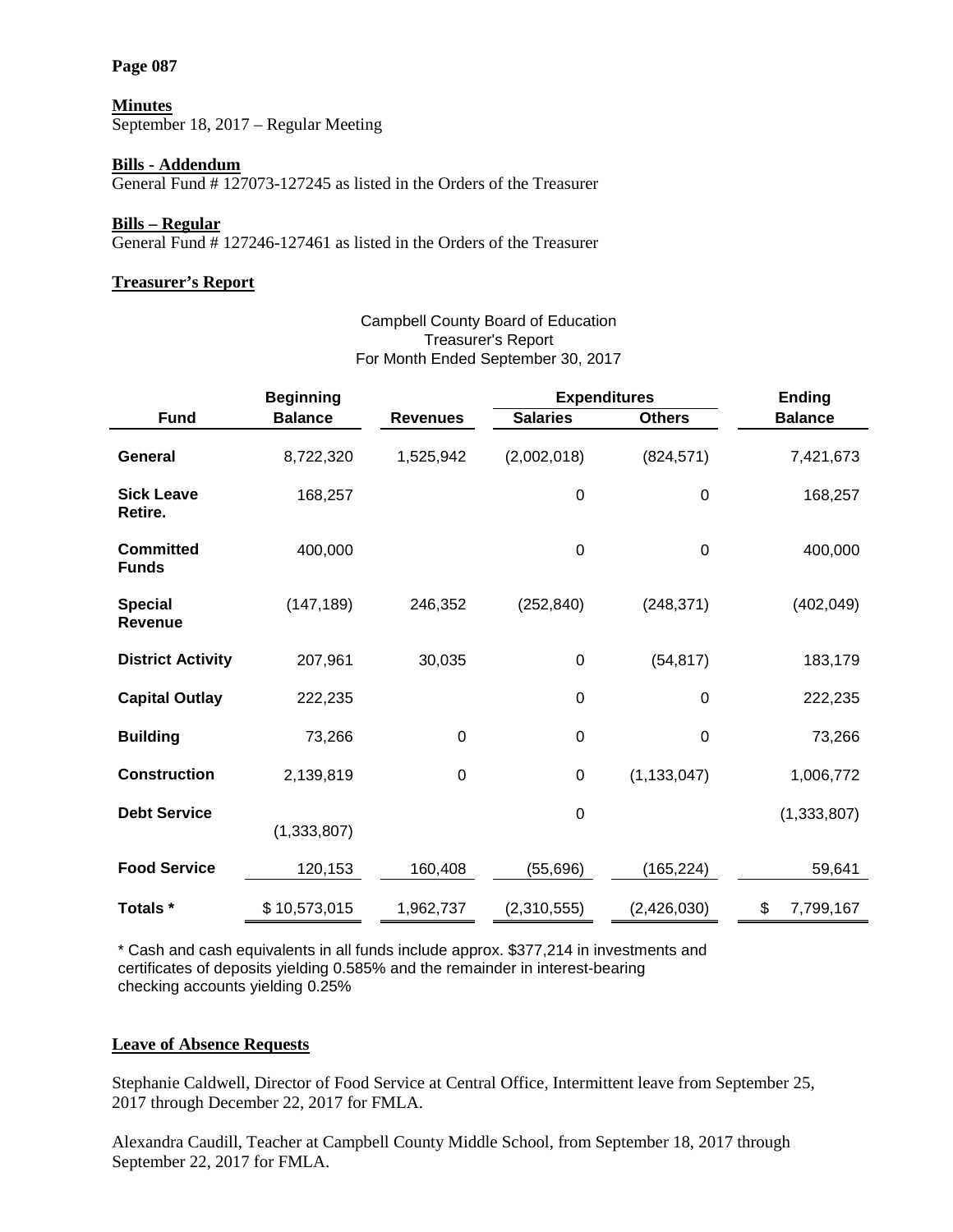Shrilda Couch, Custodian at Campbell County High School, from September 5, 2017 through September 18, 2017 for FMLA.

Kimberly Daniel, Paraeducator at Campbell Ridge Elementary, from November 22, 2017 through December 8, 2017 for FMLA.

Abbey DeMoss, Teacher at Cline Elementary, from August 17, 2017 through November 15, 2017 for FMLA.

Betsy Hartig, Teacher at Cline Elementary, from October 2, 2017 through January 2, 2018 for FMLA.

Anita Krutzkamp, Food Service Assistant at Campbell County High School, from October 23, 2017 through November 10, 2017 for FMLA.

Kevin Mayleben, Assistant Principal at Crossroads Elementary, from September 25, 2017 through October 4, 2017 for FMLA.

Rachel McConnachie, Instructional Coach at Central Office/AEC – REVISED from September 27, 2017 through November 29,2017 for FMLA.

Cynthia Nordwick, Health Service Technician at Campbell County Middle School, from October 4, 2017 through October 18, 2017 for FMLA.

David Phillips, Teacher at Cline Elementary, from September 22, 2017 through October 6, 2017 for FMLA.

Dustin Proffitt; Vehicle Mechanic at Transportation, from August 30, 2017 through October 13, 2017 for FMLA.

## **2017-18 Non-resident ADA Contract**

A CC student may attend another school district or a student from another school district may attend CCS as tuition students. School districts are required to sign non-residential agreements with each other for attendance purposes in accordance with state regulations and board policy 09.125. CCS only accepts MS and HS students who pass admission tests and who apply before the start of the new school year. CCS does not release Average Daily Attendance (ADA) fund to other school districts.

Submitted for review and approval is a proposed 2017-18 and 2018-19 ADA contract with Fort Thomas Independent Schools. Currently, Fort Thomas is the only district where Campbell County is receiving students that are not children of employees. Fort Thomas does release ADA and students may be admitted per tuition guidelines.

## **2018-19 Non-resident and Resident ADA Contracts**

Submitted for your review and approval are proposed 2018-19 ADA contracts with Fort Thomas Independent Schools and Barren County Schools. Barren County offers a virtual program for students with identified needs and we have had a successful relationship with the Barren Academy of Virtual Education and Learning (BAVEL) in the past.

**Special Needs Agreements and Contracts; Professional Placement Resources, LLC.** The Director of Special Education submitted a contract with Professional Placement Resources, LLC.